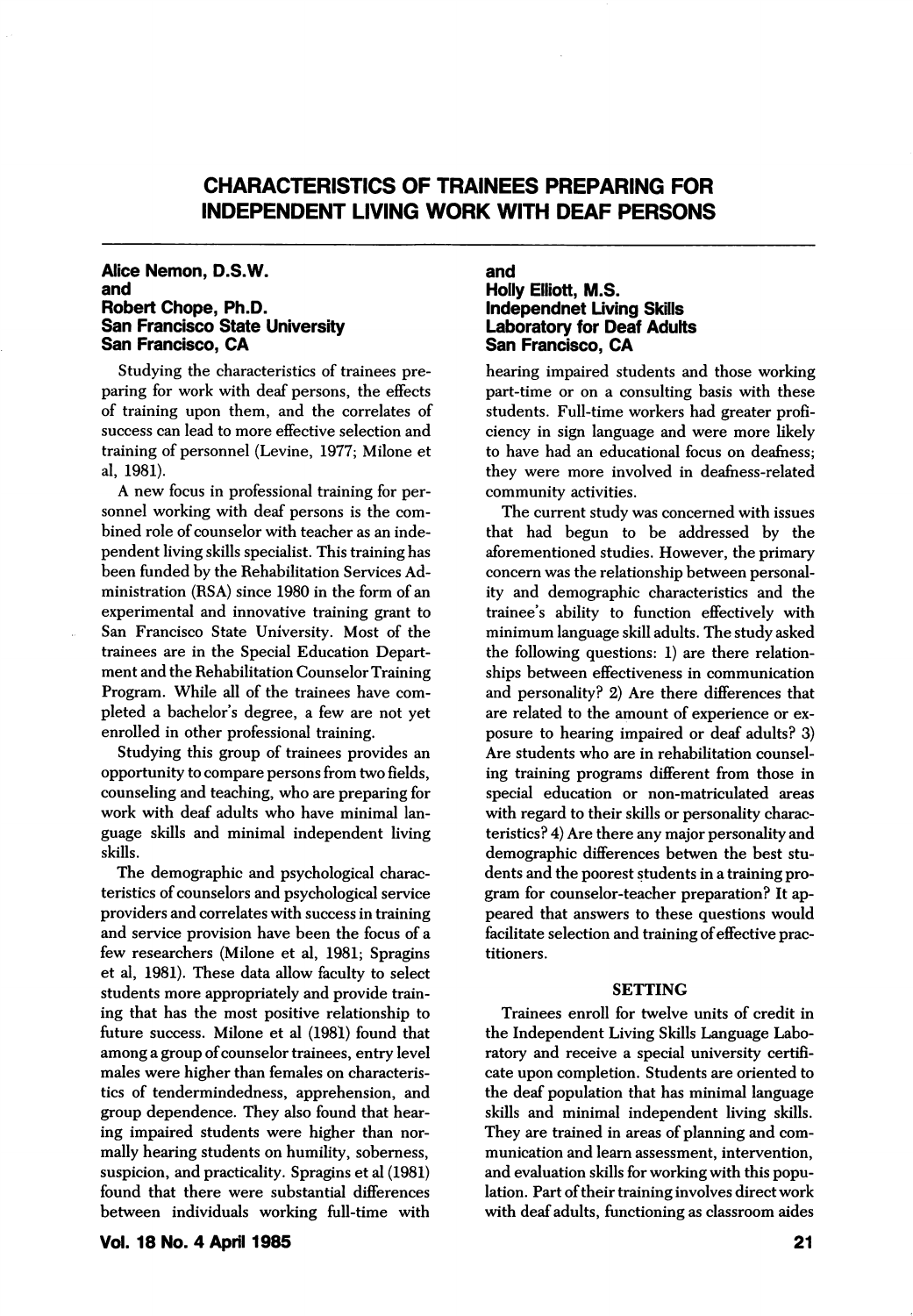in the field, and counseling and tutoring indi vidual clients in the laboratory under the super vision of the primary laboratory instructor.

# PARTICIPANTS

At the time of evaluation, there had been 39 students in the program, including summer stu dents. The following report is based upon data gathered on 27 of these students. Students who were taking only one unit for inservice training were not included in the study. Only complete data were used in the analysis and some stu dents did not complete all the forms, hence the number of students in the data analysis is less than the total number enrolled.

Of the twenty-seven students, six were male and twenty-one were female. The average age of the women was 30.7 and the average age for the men was 25.8 years. In part because of their age, the women had significantly more work ex perience than the men. Three women classified themselves as deaf; one classified herself as hard of hearing; one man classified himself as deaf; the rest of the students classified themselves as hearing. The men were much more willing to rate their sign skills as very good both in ASL and in Signed English. Interestingly, Corbett and Jensema (1981) found that males rate them selves as more proficient in expressive and re ceptive aspects of sign language and fingerspelling. Corbett and Jensema (1981) report that 13.5% of teachers of the hearing impaired had hearing impairments themselves which com pares with 22.6% in this ample. Most of the students in this study learned their sign skills between the ages of 20 and 30 and most profes sed that their reasons for learning sign were to perform better in their ability to work with deaf clients. However, two women and two men said that they needed to learn sign skills in order to communicate with family members.

Eight respondents had deaf relatives. Of these two of five hearing impaired students had at least one hearing impaired relative and six of 20 normally hearing students had at least one hearing impaired relative. Quite clearly thse data can be used to draw the same conclusions as Corbett and Jensema (1981); a significant per centage of students who enter programs to work with deaf clients have deaf relatives.

Ten of the students were rehabilitation coun seling students, four were special education stu dents, seven were special education graduates, already teachers of the deaf, and the remainder were non-matriculated students with an assort ment of training and experience which does not fit into the above categories. The rehabilitation counseling students were slightly younger than the others, but were considerably different from the others in terms of their work experience and the number of hours per week that they used sign language. The rehabilitation counsel ing students used sign language roughly half the time that the other students used it. Moreover, they had significantly less past work experience in general and less past work experi ence with the hearing impaired population.

## MEASUREMENT INSTRUMENTS AND EVALUATION PROCEDURES

Three instruments were used to study and evaluate the students. Demographic data, in cluding items relating to deafness and utiliza tion of sign language, is gathered on a demo graphic data questionnaire form soon after the student begins the program. After students have been in the program for approximately four months during the regular academic year, or four weeks for summer session-only students, they take the California Psychological Inven tory (Gough, 1954) and participate in video taped role plays.

The role-plays were acted by the same person for any single group of students, but over the years there have been two different persons playing the role of the client and the referring counselor. The students were given written in structions five minutes prior to the videotape session. The instructions stated that "the task is to establish rapport with the client, make an initial evaluation of his language level, and communicate to him that you will travel-train him to come from his house to the Laboratory. You may use signs, gestures, pictures, and drawings to communicate with him." On the table are paper, felt tip pens and a box of voca bulary cards. A blackboard and chalk were also available. After seven minutes the scenario changed and the client became "Ted", the deaf rehabilitation counselor for the deaf (RCD). "Ted" communicated with signs without voice and asked questions about the client.

Initially, three raters evaluated the video tapes on a structured rating form called the Videotape Interview Rating Sheet. Two of these raters did not know the students. Because the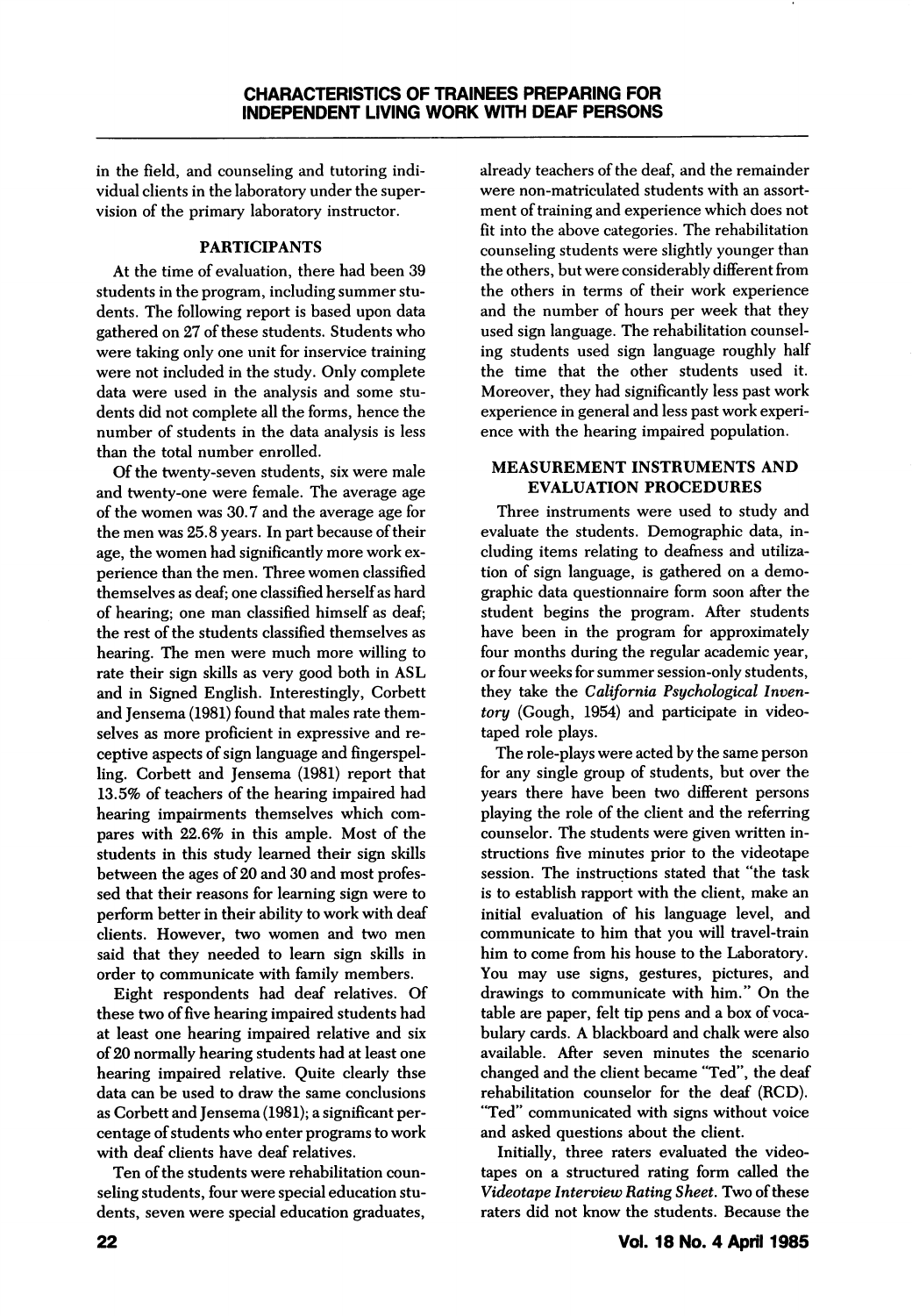inter-rater agreement was so high, the rater who knew the student was dropped and the other two raters continued.

#### ANALYSIS OF DATA

The data was analyzed using descriptive statistics, correlational analysis, and contrasts between means.

## Relationship between personality and service effectiveness

It was initially hypothesized that flexibility would be very important for persons working with clients who had little formal language. It seemed to these investigators that the need to adapt to clients who used home signs and ges tures called for a high degree of flexibility. Accordingly, the presence of the flexibility scale was an important factor in the selection of the California Psychological Inventory to assess personality characteristics. Contrasts were made between the most flexible and least flexi ble students in the program based upon their raw scores on the California Psychological Inventory. Generally, the most flexible stu dents were not different in performance from the least flexible. However, the most flexible students were significantly more psychologi cally minded on the CPI, and they utilized sign language more frequently at home than the least flexible students. Those who were lower in flex ibility were higher in dominance on the CPI. They were more overbearing and rigid.

Our hypothesis that there would be a signi ficant correltion between high flexibility on the CPI and a high rating on the videotape, particu larly in the area of flexibility, was not borne out. However, of all the CPI scales, the flexibil ity scale is considered the least reliable (Megargee, 1972). This may mean that the lack of significant findings in this area is at least partially a function of the scale.

# **OUTCOMES**

As previously mentioned, there were several significant differences between the rehabilitation counseling students and non-rehabilitation counseling students. The rehabilitation coun seling students spend nineteen hours a week using sign language as compared to thirty-six hours a week for the other students. The nonrehabilitation students were more experienced workers with 5,187 hours of total work experience

as compared with 1,554 for the rehabilitation students.

The non-rehabilitation students rated higher on rapport in the role-played vignettes and rated higher in changing styles to facilitate under standing. They were also rated higher on their description of clients' language levels and on their descriptions of their expectations of clients. They were more willing to work with clients and their total scores for communicating with the clients were higher. These findings are consistent with their having more past and current work experience with deaf persons.

The above differences seem to be an accurate reflection of the trainng levels of the two groups of students. Four of the non-rehabilitation stu dents entered the Laboratory during the latter part of their training; seven were already teachers of the deaf. They were a small percen tage of students in the Education of the Deaf part of the Special Education Department or were graduates who had sought out this pro gram out of particular interest. The rehabilita tion counseling students entered the program at the beginning of their training. Therefore, the Special Education students were more ex perienced in work in general and in working with deaf persons in particular. They had al ready made a major commitment to deafness work, whereas the rehabilitation counseling students, in some cases, had a primary commit ment to rehabilitation counseling. Some of the rehabilitation students were more interested in counseling higher functioning deaf clients than the lower functioning clients who are the focus of the Language Laboratory's attention, but en tered the Language Laboratory because they knew sign language and it was the department's only available special option in deafness.

# HIGH SCORES VERSUS LOW SCORES

Contrasts were made between the students based upon their total scores on the interview rating sheets. The five students with the highest total scores were contrasted with the five stu dents who had the lowest total scores. There were several interesting findings. First, the stu dents with the highest scores were significantly different from those with the lowest scores in two personality scales on the CPI, the Self Ac ceptance and the Social Presence scales. Hence, they were more expressive and more satisfied